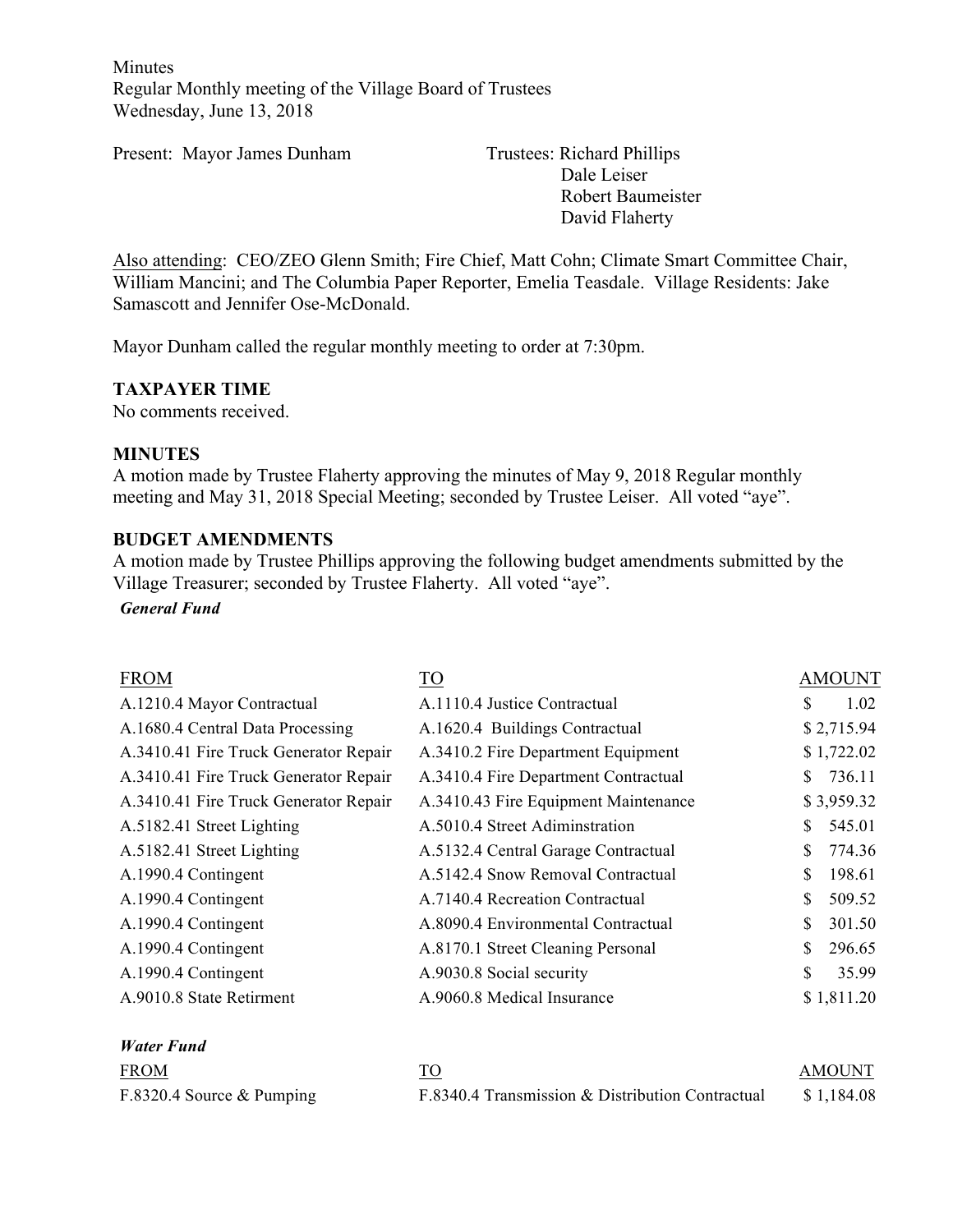### **ABSTRACT**

A motion made by Trustee Baumeister approving the year end abstract for the 2017-2018 fiscal year in the amount of \$40,903.20 and the June  $13<sup>th</sup>$  abstract in the amount of \$6,615.28; seconded by Trustee Leiser. All voted "aye".

# **TREASURER'S REPORT**

Trustee Phillips made a motion approving the year end Treasurer's Report for the 2017-2018 fiscal year and the June Treasurer's report for the 2018-2019 fiscal year; seconded by Trustee Flaherty. All voted "aye".

### **FIRE DEPARTMENT**

Fire Chief, Matt Cohn submitted the monthly fire incident report noting 6 calls, 3 detail and 2 drills. The testing of air paks and air masks was completed.

Multi family/apartment housing inspection-Trustee Phillips inquired when the inspections of the multi-unit housing would be completed as this item has been on the agenda for several months. CEO/ZEO, Glenn Smith noted he needs to contact the property owner first and make an appointment. He will then contact Fire Chief, Matt Cohn to attend.

### **DPW**

Water Department-Pumphouse Roof- Trustee Leiser received three quotes for asbestos removal. Star Roofing \$7,000 per layer; C & C Elimatied \$10,995 and Clean Air Environmental Services \$6,500.

Trustee Leiser contacted Paragon Roofing, MC Roofing, CJ Smith and Phelps Roofing for quote to for the replacement of the pump house roof. Paragon Roofing and Phelps Brothers inspected the roof; Phelps Brothers was the only contractor who submitted a quote. They gave a quote of \$4,200 and \$65.00 for every sheet of plywood that may need to be replaced.

A motion made by Trustee Leiser to hire Alpine Environmental Services at \$6,500 for the asbestos removal and Phelps Brother Roofing for \$4,200 with \$65.00 a sheet of plywood if needed; seconded by Trustee Flaherty. All voted "aye".

### **CODE ENFORCEMENT OFFICER**

The CEO/ZEO's monthly report was received with 13 permits issued and \$982.50 of fees collected.

Zombie Properties Ordinance- Glenn Smith will speak with the Village Attorney and address any questions he may have and to concur the proposed ordinance is not a duplicate law the village may already have.

Emergency Access Systems- Is a lock box system to allow fireman into a business if an alarm was to sound. Several towns are implementing the lock box and the CEO/ZEO would like the village to consider.

### **TREES**

Mayor Dunham received quotes for the removal of five trees; one tree at 14 Sylvester Street, two at the creek and two at 1 Chatham Street. Mayor Dunham received the following quotes: \$3,700 from New Leaf; \$4,000 from Almark Tree Service; \$5,600 from Onderdonk and Taplier did not submit a quote.

A motion made by Mayor Dunham to hire New Leaf at \$3,700 for the removal of five trees; seconded by Trustee Baumeister. All voted "aye".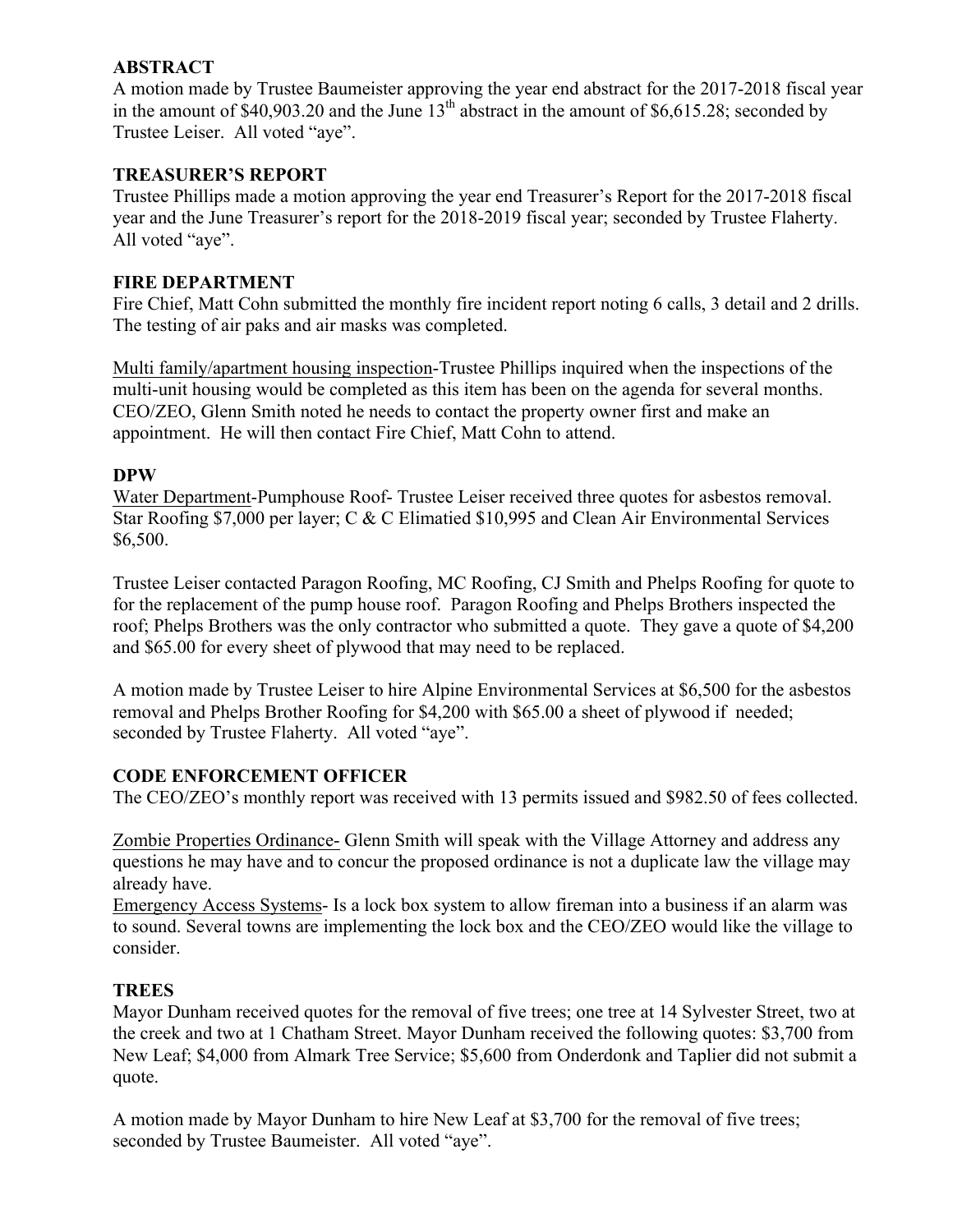# **TRAFFIC CALMING STUDY**

Rothermel Lane-The residents on Rothermel stated the variable speed sign has been helpful in reducing speed. Mayor Dunham contact WSP to place ATR (traffic counters) on the road before Little League was over. He received a quote of \$750 for a week from WSP. Trustee Phillips noted speeding especially during Little League has been a problem on Rothermel for years. The variable speed sign gives us data. He would like the village to consider removable speed bumps that can be stored during the winter. He will look at pricing of speed bumps for the village board to consider. Request to lower speed on CR 21 between Old Post Rd & the Village Line- A response has not been received from the County, State or Town on the village's request to lower the speed. Farm trucks-Mayor Dunham has received several complaints from residents concerned with the speed and frequency of the ensilage and manure trucks in the village. They also complained the manure was slopping out of the trucks on cars. Mayor Dunham contacted the State Police concerning the speed and the residents concern of the manure coming out of the trucks. He stated we do live in an agriculture community and we want to support them.

# **CLIMATE SMART COMMUNITIES TASK FORCE**

Electric Vehicle Charging Station- The grant application, submitted in April for the installation of an electric vehicle charging station in the municipal parking lot, has been approved by NYSERDA in the amount of \$16,000. The task force is currently discussing various options for completion of the project in keeping with the character of the district.

Village Solar-Trustee Leiser and Mr. Mancini have been researching the possibility of converting the municipal buildings' electric service to a community solar project. They received a proposal from Monolith Solar for a community solar subscription. Mr. Mancini has contacted two other developers in our region (Borrego Solar and Forefront Power) and provided them with the annual electric usage for the buildings so they can prepare a proposal for the village.

# **WILLIAM STREET RT. 9 TO MAIDEN LANE**

Mayor Dunham is awaiting the funding announcement for water projects. He is hoping by separating the water line work from the repaving work would save the village money. Trustee Leiser received two quotes on the material for the water line portion of the project for the information of HVEA, the project engineers.

### **GHENT BAND**

The Ghent Band will play in the Village Square at the last four Wednesdays evenings in August.

### **ZONING BOARD**

Minutes of the Joint Public hearing with the Planning Board on June 26, 2017 for St. Paul's Church of 4-6 Sylvester St for a lot size and width variance and a minor subdivision was received. A new application/handbook for applicants to assist them in the process of what is needed and or required to go before the zoning board has been forwarded onto the village board for approval. Trustee Flaherty requested the board review for approval at next month's meeting. The Mayor is looking for someone to replace William Van Alstyne on the ZBA.

### **PLANNING BOARD**

Minutes of August 3, 2017 Public Hearing was received.

The Planning Board is working on draft legislation to prohibit dumpster from being stored in the front yard of a resident's home.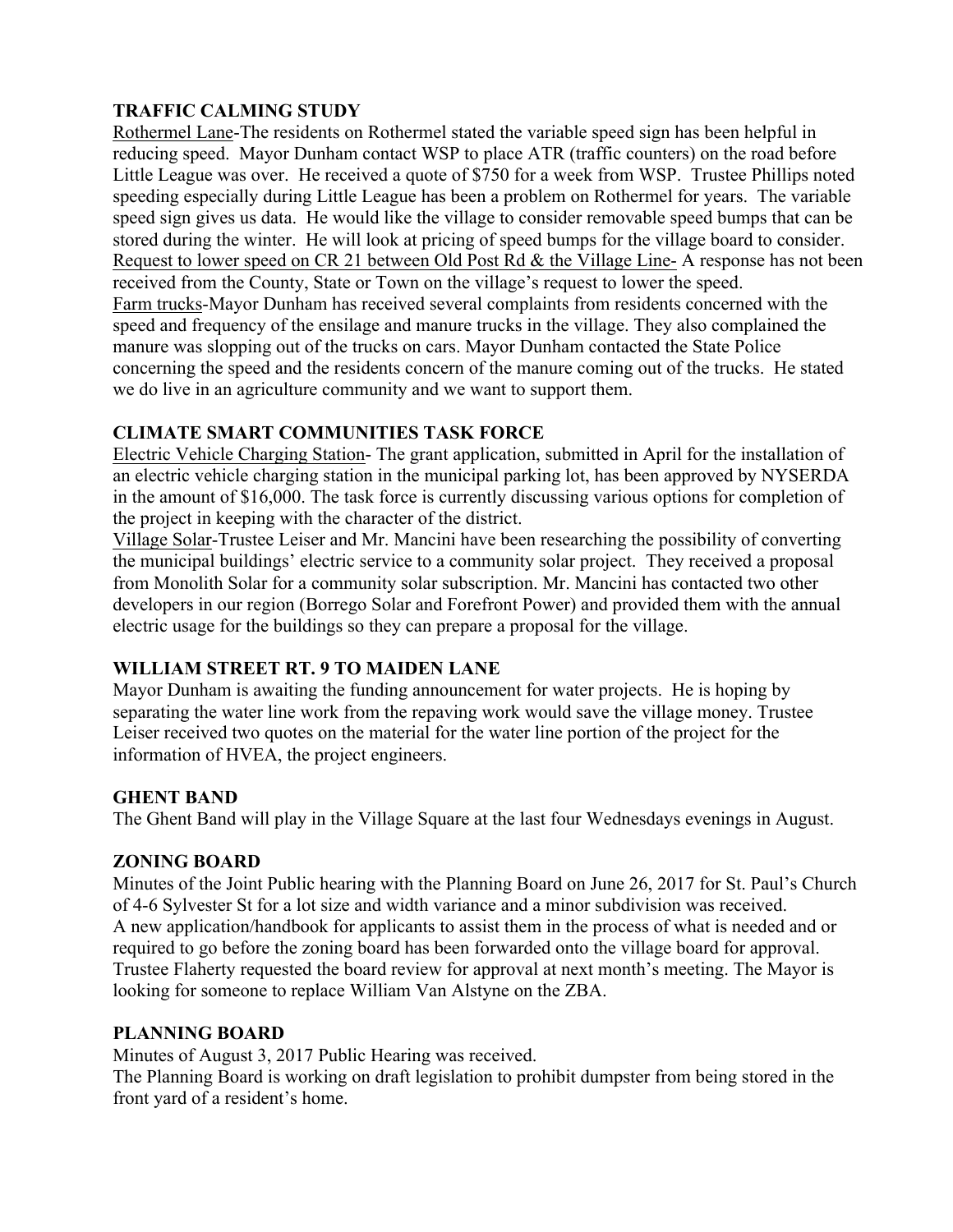# **HISTORIC PRESERVATION COMMISSION**

The HPC will go on the recommendation from Julian Adams from the State Coordinator for the NYS Parks and Historic Preservation and not require the new owner of 6 William Street to replace the windows.

# **ECONOMIC DEVELOPMENT DIRECTOR**

The EDC Director's monthly report was received.

Netherlands Sister City- The Mayor of Buren will be in Kinderhook from July  $30<sup>th</sup>$ -August  $4<sup>th</sup>$ , 2018. Renee is creating an itinerary with Village Historian, Ruth Piwonka.

Revised Application of Use Form-the Village Board approved the proposed Application of Use Form.

Farmer's Market Sign-The Village Board approved to have a Farmers Market sign by the water troth in the village square.

# **VILLAGE HALL**

Van Buren Hall Projects- Renee may have an architect to draw plans for the proposed changes of Van Buren Hall to include ADA Compliant bathrooms.

Van Buren Hall-Trustee Flaherty has requested Alpine Environmental to run tests in the Village Office and meeting room for moisture and mold. The odor in the rooms especially after it has rained is very strong and has been ongoing for a few years. The test will cost approximately \$900 and will need to be coordinated with the DPW to possible remove flooring.

Masonry Work-Trustee Flaherty contacted several contractors for quotes to repair the masonry work on the Village Hall. Jubilee Masonry previously worked on the Village Hall and is not interested. Badie Masonry and Garsia Masonry did not return Trustee Flaherty's calls. AJS Masonry from Albany quote was \$35,845. Lance Glenn does a lot of restoration work in Hudson; his quote is \$15,994.00. Trustee Flaherty was impressed with his portfolio. A motion made by Trustee Flaherty to hire Lane Glenn for the masonry work on the Village Hall for \$15,994; seconded by Trustee Baumeister.

Emergency stairs- Trustee Flaherty received a quote from South End Iron Works to replace the stairs and is waiting on a quote from S&S Fabrication.

# **IT CONTRACT**

Trustee Flaherty approved the increase in the village's data package. The email subscriber list for email blast is over 800 subscribers.

# **VILLAGE POLICIES**

Trustee Phillips forwarded a draft mileage policy to Trustee Flaherty and Clerk/Treasurer for review. He will work on updating the alcohol policy and the computer policy. The committee will review the policies before final submittal to the Village Board for adoption.

# **UNPAID WATER, SEWER & TAX BILLS**

Water and Sewer bills- Shut off notices will be going out. The unpaid balance for water is currently at \$3,870.40 and sewer is \$4,112.07.

# **WASTE WATER COLLECTION PROJECT**

Anti-Siphon Valve- Mayor Dunham stated the pump house readings have been varying with the water bill reading. The DPW will need to schedule the inspection of the grease traps in the restaurants.